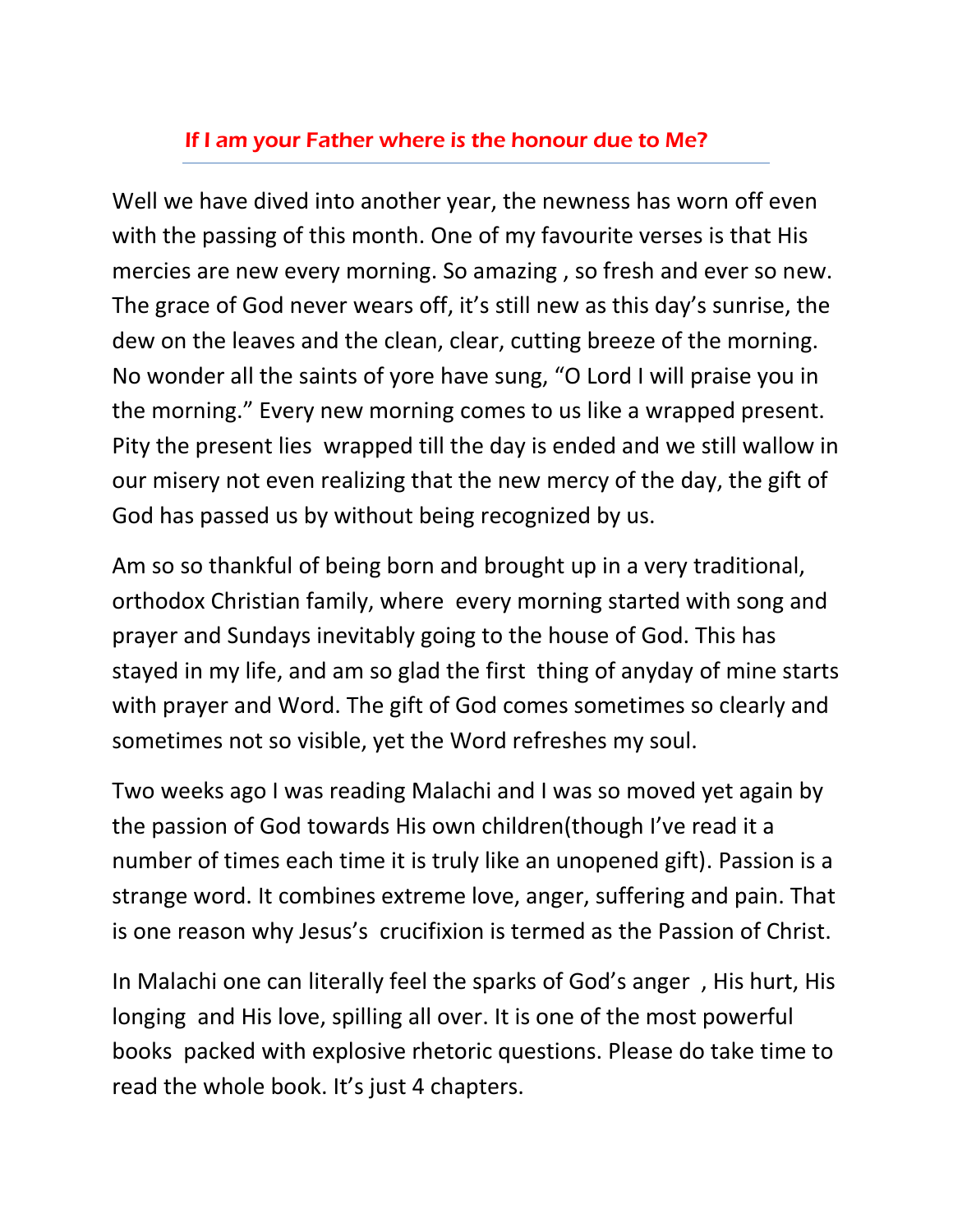The Questions God asks....(the relevance holds good even today)

- 1. If then I am a father where is my honour?
- 2. If I am a master where then is my fear?

These are days where the definition of honour is redefined based on what we feel is right. The clear distinction between sacred and profane is slowly being blurred. I can see this happening in all spheres. Some years ago in our communities father was addressed as 'ayya'(meaning sir), in our days we called fathers 'appa' or 'daddy' and yet we called them respectfully like vaanga, neenga and so on. Now we come into a new order where children even call their father by names and call vaa ,poo.

Breaking of such distances in relationships which were built on fear is good, but at the same time, it has also taken out the fear of children for their fathers. Fathers are treated more like their buddies and not like figures of authority teaching their children what is right and wrong. Strangely this morning I was thinking about my daddy(don't do it very often) and though he'd gone Home to the Lord, a decade ago, his influence is still so strong in my life. Seeing him live(he never preached) with values and principles, has now become part of my life too. I cannot compromise with certain things even if it means to lose treasured friendships around me. Sometimes when I feel too left out, I ask why did daddy live like that, because it is impossible for me to live otherwise. But most often am so thankful that he lived so and laid a time tested path for me to follow. I don't remember my daddy as my friend but I remember him with honour and love and a person whom I could trust for right directions in this journey of life. His very remembrance stops me from doing undesirable things even today.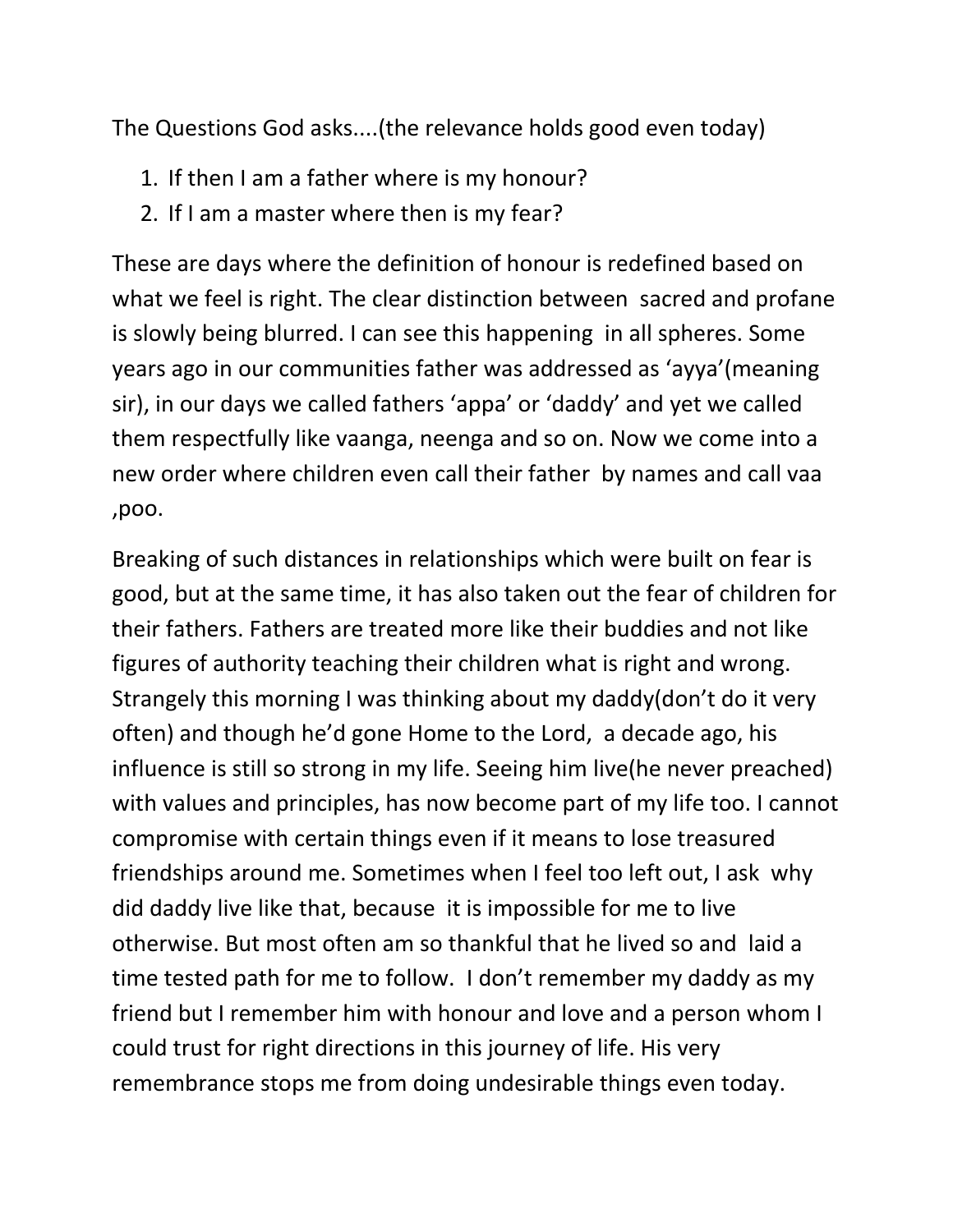The reason why I give such an illustration from my personal life, is to see how we treat God. Most often we revere God the way we regard our father or how we regard other relationships of our life. It may not be true for everyone. I've always seen those who love God and fear Him, treat all others with love and respect. The converse holds good too, when the love and reverence for God declines then the same person will treat others with curse and contempt.

Sadly today in almost all the new forms of worship, God is projected only as our equal.... a friend, a shoulder to weep, a mother who comforts and so naturally the component of fear and reverence towards God is totally missing. You may ask me what is the big difference between a father and a friend. Excuse this analogy. If you are a smoker, am speaking in the typical Indian context, would you smoke before your father or your friend? We normally do not fear friends and even if friends warn, you brush it aside and still smoke, but before fathers because of the respect due to him, you will not smoke. I know things are changing, but still you will understand this.

My friends we have to rethink our relationship with God. Ask yourselves this question. What is God to me?- A friend where I can always sin openly and say a simple sorry and walk away or is He a Father to be revered so that the very thought of God and His presence stops me from the impulse to sin? When sin comes calling, as it came for Joseph, do I think about God and call it quits (Genesis39,9)? It is time we redefine our relationship with God on the standpoint of the Word of God. The above question, 'If I am your Father where is My honour?' is not my question but it is God's question. Let us listen think and retrace our steps and live a life that pleases the heart of God. This